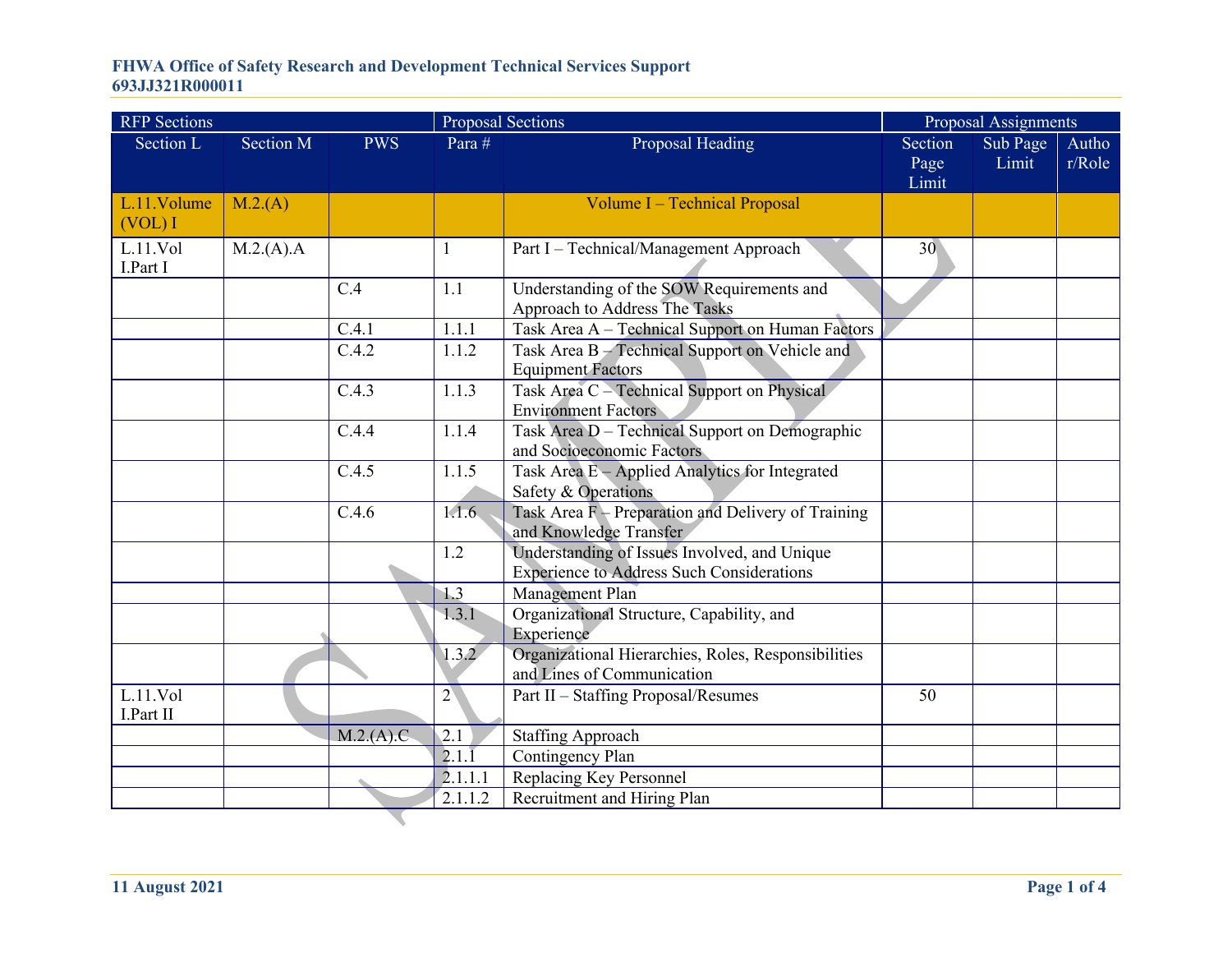| <b>RFP</b> Sections |           |            | <b>Proposal Sections</b> |                                                          | Proposal Assignments |          |        |
|---------------------|-----------|------------|--------------------------|----------------------------------------------------------|----------------------|----------|--------|
| Section L           | Section M | <b>PWS</b> | Para #                   | Proposal Heading                                         | Section              | Sub Page | Autho  |
|                     |           |            |                          |                                                          | Page                 | Limit    | r/Role |
|                     |           |            |                          |                                                          | Limit                |          |        |
|                     | M.2.(A).B | C.5        | 2.2                      | Resume                                                   | 2 Page               |          |        |
|                     |           |            |                          |                                                          | <b>Limit Per</b>     |          |        |
|                     |           |            |                          |                                                          | Resume               |          |        |
|                     |           |            | 2.2.1                    | Resume Name, Program Manager (Key)                       |                      |          |        |
|                     |           |            | 2.2.2                    | Resume Name, Senior Transportation                       |                      |          |        |
|                     |           |            |                          | Engineer/Planner (Key)                                   |                      |          |        |
|                     |           |            | 2.2.3                    | Resume Name, Junior Transportation                       |                      |          |        |
|                     |           |            |                          | Engineer/Planner                                         |                      |          |        |
|                     |           |            | 2.2.4                    | Resume Name, Program Assessment Specialist               |                      |          |        |
|                     |           |            |                          | (Key)                                                    |                      |          |        |
|                     |           |            | 2.2.5                    | Resume Name, ITS Principal Investigator                  |                      |          |        |
|                     |           |            | 2.2.6                    | Resume Name, Senior Systems Engineer                     |                      |          |        |
|                     |           |            | 2.2.7                    | Resume Name, Junior Systems Engineer                     |                      |          |        |
|                     |           |            | 2.2.8                    | Resume Name, Crash Modeler/Investigator                  |                      |          |        |
|                     |           |            | 2.2.9                    | Resume Name, Economist/Behavioral Economist              |                      |          |        |
|                     |           |            | 2.2.10                   | Resume Name, Research Psychologist/Human                 |                      |          |        |
|                     |           |            |                          | <b>Factors Specialist</b>                                |                      |          |        |
|                     |           |            | 2.2.11<br>2.2.12         | Resume Name, Database Analyst / Administrator            |                      |          |        |
|                     |           |            |                          | Resume Name, Data Analytics Specialist                   |                      |          |        |
|                     |           |            | 2.2.13                   | Resume Name, Transportation Statistician                 |                      |          |        |
|                     |           |            | 2.2.14                   | Resume Name, Technology Transfer/Marketing<br>Specialist |                      |          |        |
|                     |           |            | 2.2.15                   | Resume Name, Graduate Student                            |                      |          |        |
|                     |           |            | $2.\overline{2.16}$      | Resume Name, Training Development Specialist             |                      |          |        |
| L.11.Vol            |           |            | 3 <sup>1</sup>           |                                                          | 5                    |          |        |
| I.Part III          | M.2.(A).D |            |                          | Part III - Risk Mitigation Plan                          |                      |          |        |
|                     |           |            | 3.1                      | <b>Identifying Contract Risks</b>                        |                      |          |        |
|                     |           |            |                          |                                                          |                      |          |        |
|                     |           |            |                          |                                                          |                      |          |        |
|                     |           |            |                          |                                                          |                      |          |        |
|                     |           |            |                          |                                                          |                      |          |        |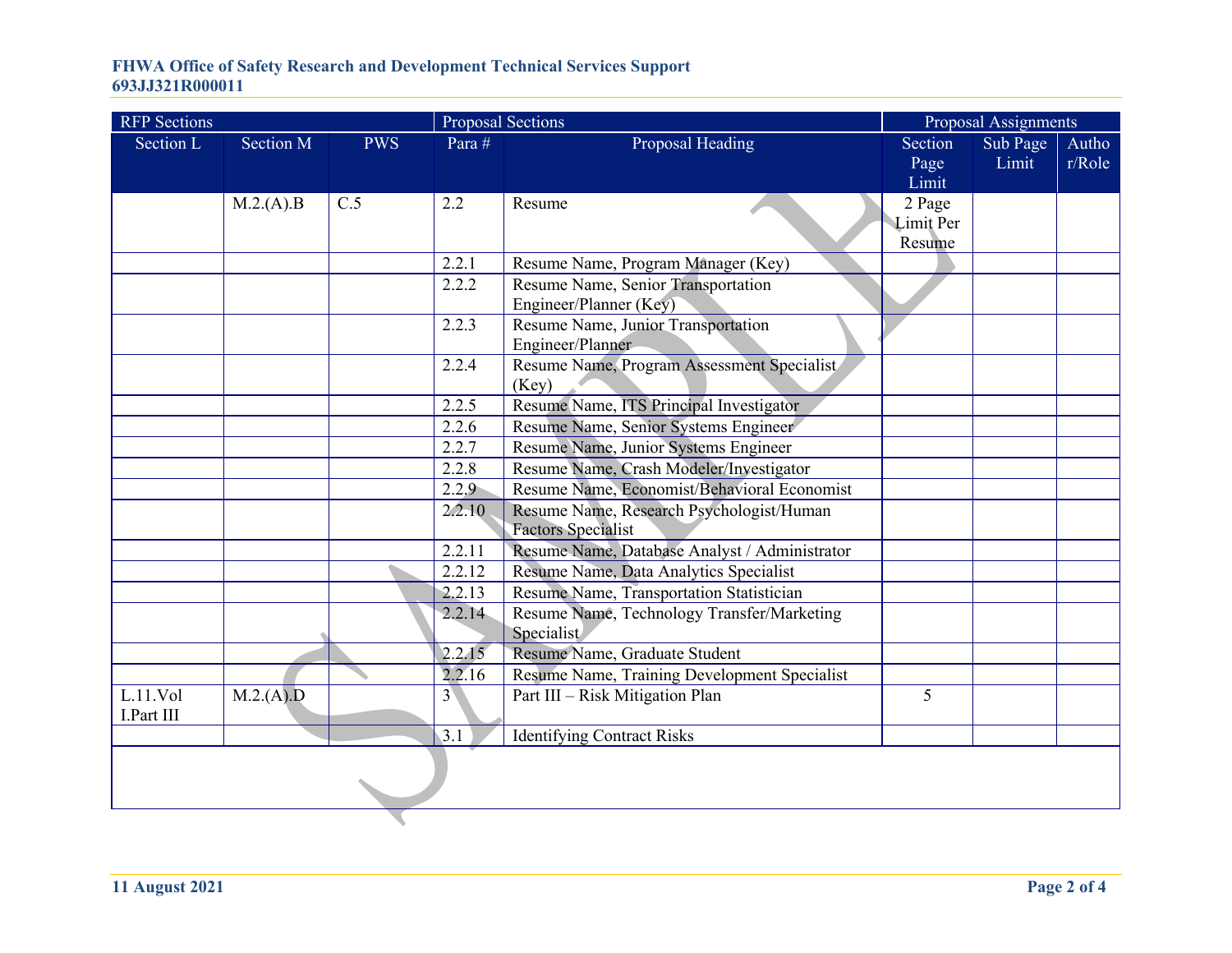| <b>RFP</b> Sections |           |            | <b>Proposal Sections</b> |                                                     | Proposal Assignments |          |        |
|---------------------|-----------|------------|--------------------------|-----------------------------------------------------|----------------------|----------|--------|
| Section L           | Section M | <b>PWS</b> | Para #                   | Proposal Heading                                    | Section              | Sub Page | Autho  |
|                     |           |            |                          |                                                     | Page                 | Limit    | r/Role |
|                     |           |            |                          |                                                     | Limit                |          |        |
| L.11.Volume         |           | N/A        |                          | <b>Volume II - Business and Cost/Price Proposal</b> |                      |          |        |
| $(Vol)$ II          |           |            |                          |                                                     |                      |          |        |
| L.11.Vol            | M.2(C)    |            | 1                        | Part I – Cost/Price Information                     |                      |          |        |
| II.Part I           |           |            |                          |                                                     |                      |          |        |
| L.11.Vol            |           |            | 1.1                      | Use of the Form                                     |                      |          |        |
| II. Part $I.(3)$    |           |            |                          |                                                     |                      |          |        |
|                     |           |            | 1.1.1                    | <b>Standard Form 33</b>                             |                      |          |        |
|                     |           |            | 1.1.2                    | Acknowledgement of Amendments, If any               |                      |          |        |
| L.11.Vol            |           |            | 1.2                      | Assumptions or Conditions, If Any                   |                      |          |        |
| II. Part $I(4)$     |           |            |                          |                                                     |                      |          |        |
|                     |           |            | 1.3                      | Other Information or Supporting Rationale, as       |                      |          |        |
|                     |           |            |                          | Needed                                              |                      |          |        |
| L.11.Vol            |           |            | 1.4                      | 5 Years of History For Each Indirect Rate           |                      |          |        |
| II. Part $I(5)$     |           |            |                          |                                                     |                      |          |        |
| L.11.Vol            |           |            | 1.5 <sub>l</sub>         | Current DCAA or Another Federal Cognizant Audit     |                      |          |        |
| II. Part $I(6)$     |           |            | 1.5.1                    | Agency                                              |                      |          |        |
|                     |           |            |                          | Private Audit Report, If any                        |                      |          |        |
| L.11.Vol            |           |            | 1.6                      | <b>Pricing Data</b>                                 |                      |          |        |
| II. Part $I.(7)$    |           |            |                          |                                                     |                      |          |        |
|                     |           |            | 1.6.1                    | Documents for the Proposed Labor Rates              |                      |          |        |
|                     |           |            | 1.6.2                    | Documents for Current Rate Paid                     |                      |          |        |
|                     |           |            | 1.6.3                    | Documents for Any Proposed Escalation               |                      |          |        |
|                     |           |            | 1.6.4                    | Unburdened Rates with Supporting Documentation      |                      |          |        |
| L.11.Vol            |           |            | $\overline{2}$           | Part II - Subcontracts / Consultants                |                      |          |        |
| II.Part II          |           |            |                          |                                                     |                      |          |        |
|                     |           |            | 2.1                      | Letters Of Intent (1 Page Limit Each)               |                      |          |        |
| L.11.Vol            |           |            | 3                        | Part III - Other Financial / Organizational         |                      |          |        |
| II.Part III         |           |            |                          | Information                                         |                      |          |        |
| L.11.Vol            |           |            | 3.1                      | Standard Form Lll (Exhibit - J.2)                   |                      |          |        |
| II. Part III. $(A)$ |           |            |                          |                                                     |                      |          |        |
|                     |           |            |                          |                                                     |                      |          |        |